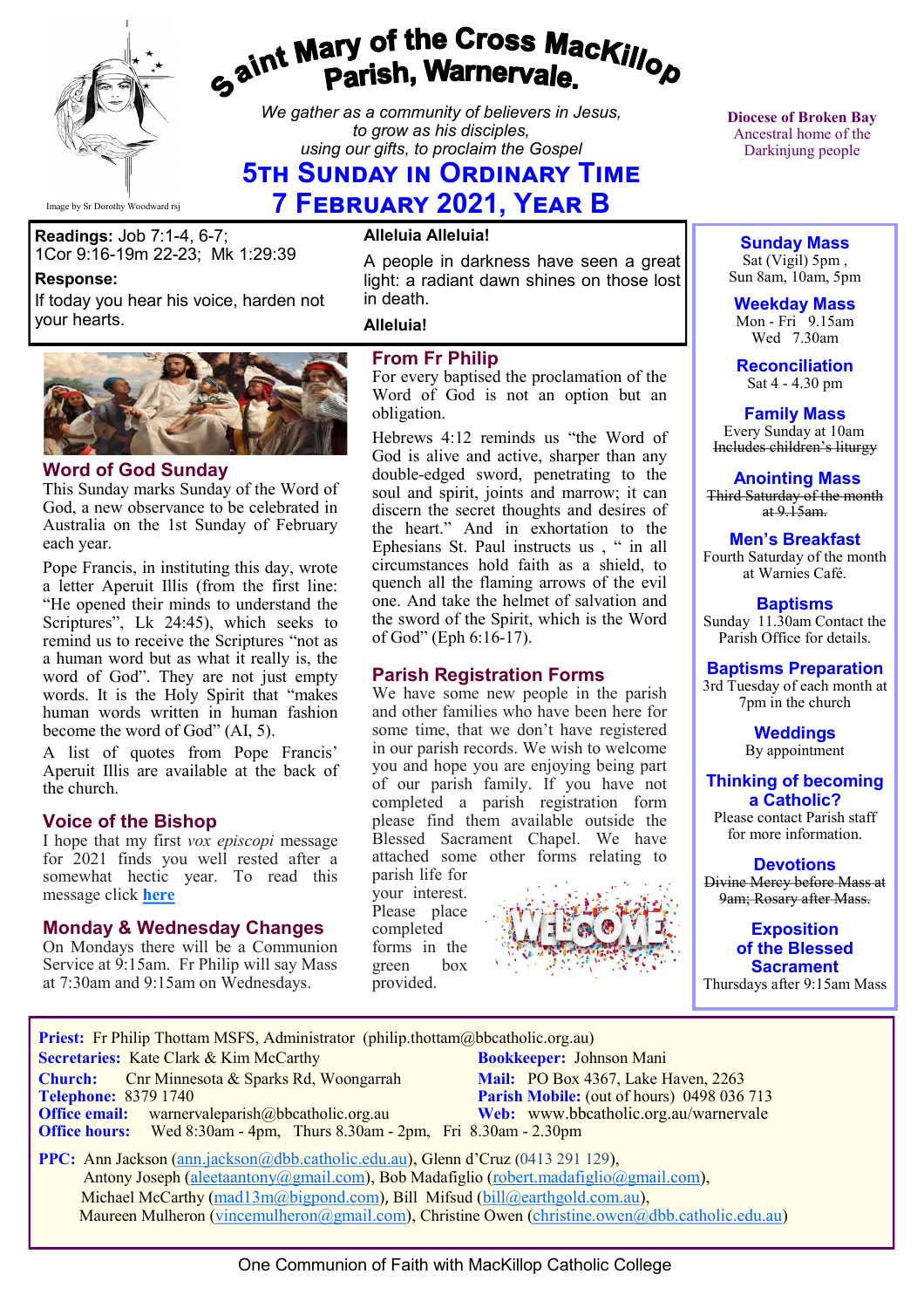#### **Baptism Preparation Evenings**

With the easing of restrictions we are resuming the Baptism Preparation evenings on the third Tuesday of every month starting 16 February at 7pm in the church. Please contact the parish office on 8379 1740 to book in.

**We would love a couple more helpers for our Baptism team** - a very special ministry. Talk to Fr Philip if you can help.



#### **Social Justice Moving forward as a Church and a Society**

In summary, the Australian Bishops' Social Justice Statement on living life to the full continues:

Poverty, discrimination, trauma, and violence frequently result in or contribute to mental ill-health.

The leaders of the Church say sorry for the failings to protect and care for children and vulnerable adults through the trauma of sexual abuse, and the treatment of Aboriginal and Torres Strait Islander children and commit to share in the responsibility to address those situations.

Our Bishops commit to continue to advocate for the humane and just treatment of asylum seekers, refugees, and humanitarian entrants.

The sinful personal choices of many people over time can become entrenched in organisational culture, policies, social processes and in institutions. All of us who inherit these situations share in the responsibility to address them.

Together as Church we can and do commit to building up structures that might better mediate God's grace as part of our mission to transform the world.

**Are you interested in Social Justice? You are welcome to come to our next meeting Tuesday 16 February 2:30pm in the Mackillop Church, Warnervale.** 



*Social Justice Committee Warnervale Catholic Church* 

**[www.marymackillopsocialjustice.word](http://www.marymackillopsocialjustice.wordpress.com) press[.com](http://www.marymackillopsocialjustice.wordpress.com)**

#### **LENTEN PROGRAM Jesus Christ the Alpha & the Omega**

**A Lenten Program for the Diocese of Broken Bay** This year, parishes of the Diocese of Broken Bay will take part in a Diocesan Lenten Program, Jesus Christ, the Alpha and the Omega. This resource invites you to prayerfully reflect on the Sunday Gospel readings in Lent together with the six priorities set before us by Bishop Anthony Randazzo in his Pastoral Letter to the community of the Church of Broken Bay, dated 29 November 2020.

Every Friday in Lent, Warnervale parish will be joining in this Lenten Program and will include Stations of the Cross. The first, held on Friday February 19 will be after 9:15am Mass. From the following Friday 26 February the program will be held at 6:30pm –7:30pm in the church.

If you would like to do this program at home with family and friends please speak to Fr Philip regarding resources.

#### **THINKING ABOUT PRIESTHOOD?**

A Seminary Open Day will be held at on Sunday 14 February 2021 at the Good Shepherd Seminary, 52-58 Abbotsford Road, Homebush starting with Morning Prayer at 9.00am and a public Mass at 10:00am.

For registration or more information visit us at [vocationcentre.org.au o](https://bbcatholic.us8.list-manage.com/track/click?u=466af249e088db70ab864d088&id=bac6335bad&e=e312df0f80)r

contact us at the Vocation Centre on 02 9307 8424 or email

[vocations@sydneycatholic.org](mailto:vocations@sydneycatholic.org) [Website:](https://bbcatholic.us8.list-manage.com/track/click?u=466af249e088db70ab864d088&id=ae1d1eb3c0&e=e312df0f80) or alternatively contact the Vocations Office Broken Bay on 0418 522 449.



**Divine Retreat Centre Flyers available at the back of the church**

#### **Return and Earn**

This fortnight we raised \$85.50

*Please remember containers to be empty of liquid; not crushed or broken; and must display 10c refund/ Please place glass in the crates provided. Thank you Thank you* for your support!.

#### **This Week**

**Monday 8 February St Jerome Emiliani & St Josephine Bakhita,**

9:15am Communion Service

**Tuesday 9 February** 9:15am Mass Fr Philip

**Wednesday 10 February**

**St Scholastica** 7:30am Mass Fr Philip 9:15am Mass Fr Philip

**Thursday 11 February** 9:15am Mass Fr Philip

**Friday 12 February** 9:15am Mass Fr Philip

**Saturday 13 February** 9am Syro Malabar Mass Fr Bineesh 4pm Reconciliation Fr Philip 5pm Mass Fr Philip

**Sunday 14 January** 8am Mass Fr Philip 10am Mass Fr Philip 5pm Mass Fr Philip **ASH WEDNESDAY—17 FEBRUARY**

#### **MacKillop Luncheons**

We are starting up our MacKillop Luncheons again this year.

Every 2nd Thursday of the month, starting 11th March, at the Doylo RSL.

Please come along and enjoy the company of fellow MacKillop friends.

## **Coronavirus restrictions**

The **number of people** permitted to attend a church service is **132.**

**All other restrictions continue** for hygiene and social distancing. Please **use hand sanitiser** and **keep 1.5 metres apart** when entering and leaving the church, when queuing for communion and when chatting before and after Mass.

**Masks** are mandatory.

**Sign in sheets for Mass** are in the breezeway. Please ensure you are signing in for the Mass.

The sign in sheet for **visits to the church** are on the table at the back of the church.

**Online Mass** is available at the Cathedral from the below link: **Watch now - [Daily Mass on YouTube](https://www.youtube.com/channel/UCNenwlfI7i14XB9TsVBrLvQ/)  - [Sunday 9.30am](https://www.youtube.com/channel/UCNenwlfI7i14XB9TsVBrLvQ/) - Weekdays 7am**

Please remember our sick: Trisha Noble, Dallas Reichal, Margaret Bailey, Sharon King, Richard Murphy, Nancy Foster, Anne Johnson, Doreen Winning, David O'Connell, Kathy Outlaw, Finn McConnon.

Recently Deceased/Anniversary: Fr Stephen Swift, Thomas Antony, Cathryn Sharkey, Bishop Geoffrey Robinson, Fr Tim Cahill, John Goddard, Eric Gibbons, Caterina Randazzo, Mike McQueen.

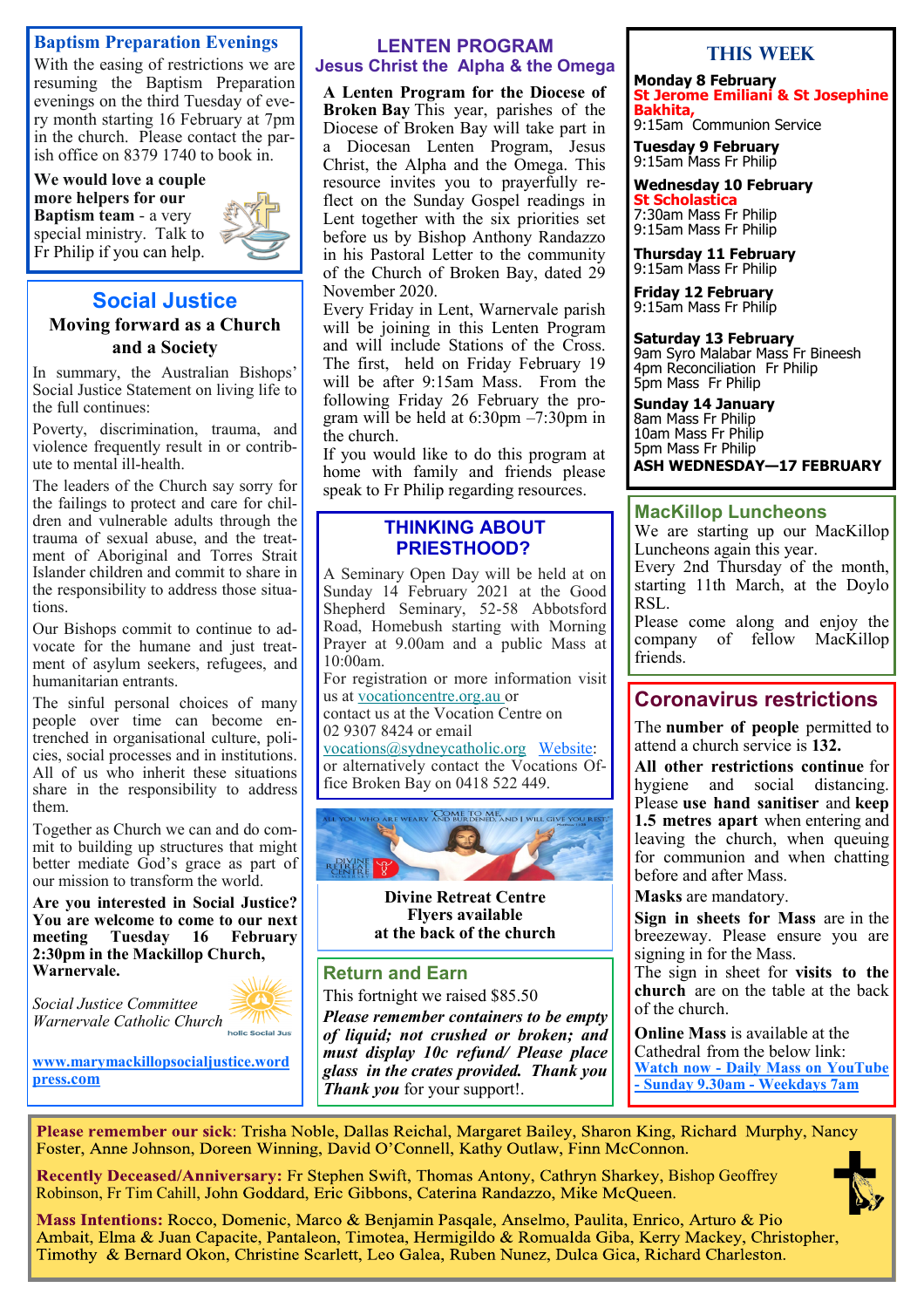# Readings at Mass

#### **First reading Job 7:1-4, 6-7**

#### **I am filled with sorrow all day long.**

Job began to speak:

Is not man's life on earth nothing more than pressed service, his time no better than hired drudge ry? Like the slave, sighing for the shade, or the workman with no thought but his wages, months of delusion I have assigned to me, nothing for my own but nights of grief. Lying in bed I wonder, 'When will it be day?' Risen I think, 'How slowly evening comes!' Restlessly I fret till twilight falls. Swifter than a weaver's shuttle my days have passed, and vanished, leaving no hope behind. Remember that my life is but a breath, and that my eyes will never again see joy.

The Lord of the Lord.

#### **Responsorial Psalm Ps 146:1-6**

#### **R. Praise the Lord who heals the broken-hearted.**

Praise the Lord for he is good; sing to our God for he is loving: to him our praise is due R The Lord builds up Jerusalem and brings back Israel's exiles, he heals the broken-hearted, he binds up all their wounds. He fixed the number of the stars; he calls each one by its name.  $R$ Our Lord is great and almighty; his wisdom can never be measured. The Lord raises the lowly; he humbles the wicked to the dust. R